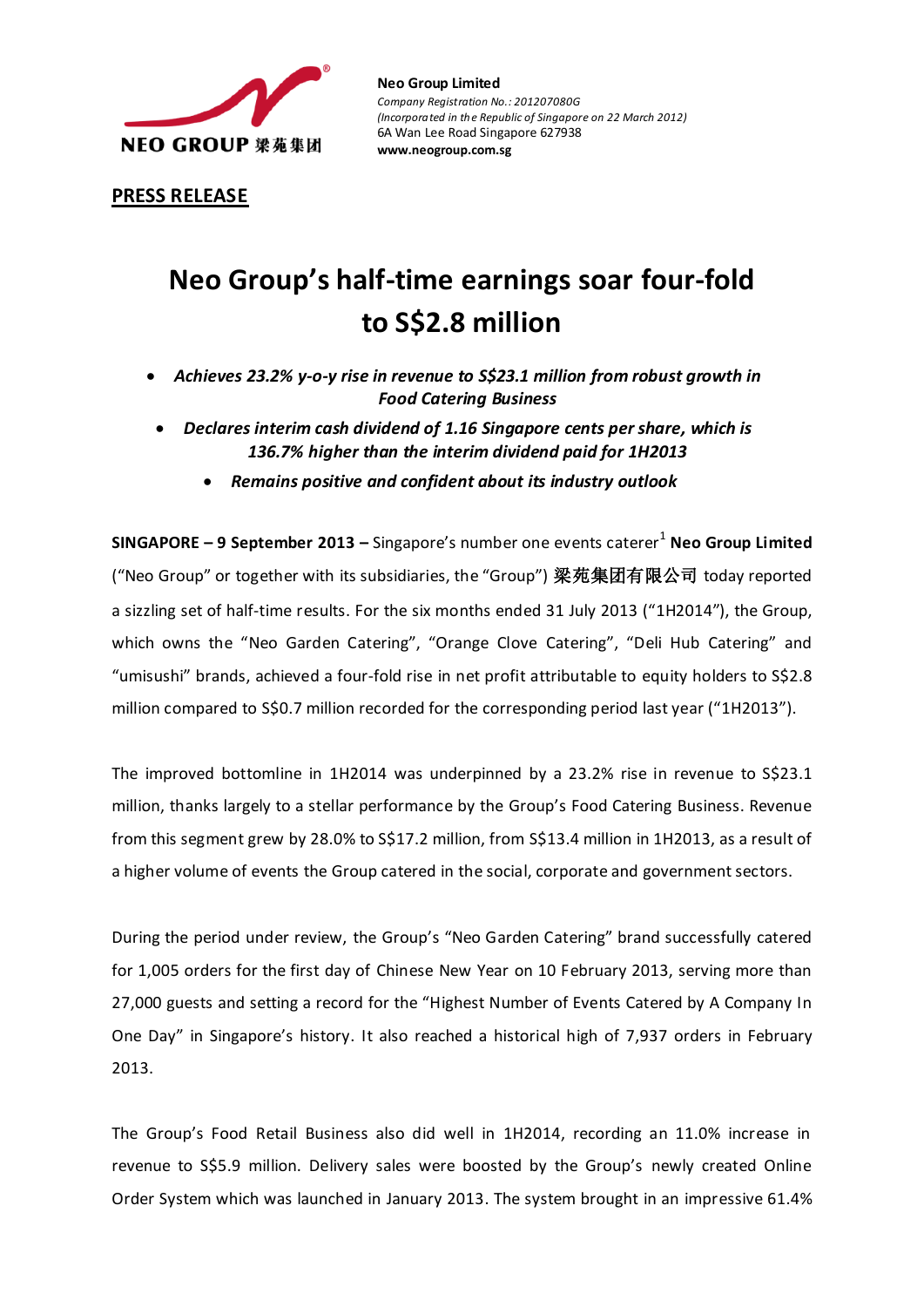growth in delivery sales, equivalent to around S\$0.3 million, in 1H2014. On the retail front, there was a commendable 13.5% or S\$0.6 million increase in same-outlet sales from most of the Group's 18 "umisushi" outlets, in spite of the competitive F&B environment and mounting challenges in rental and manpower costs.

Said Founder, Chairman and CEO Mr Neo Kah Kiat 梁佳吉, "We are proud of Neo Group's progress which has seen three consecutive reporting periods of revenue growth since our listing in July 2012. For 1H2014, we delivered an impressive topline with our operating profit growing 28 times. Our strong performance was, in part, due to highly effective cost management and the implementation of other measures to enhance the Group's overall operational efficiency. We are heartened by this performance and continue to believe strongly in the huge growth potential of the food catering industry in Singapore."

Based on its latest set of results, Earnings per Share ("EPS") of the Group improved to 1.92 Singapore cents in 1H2014, from 1.39 Singapore cents in 1H2013; while Net Asset Value ("NAV") was boosted to 13.0 Singapore cents as at 31 July 2013, compared to 12.1 Singapore cents as at 31 January 2013. Both EPS and NAV are based on 144 million ordinary shares in issue during the period.

## **Dividend**

In view of the Group's robust performance, the Directors are pleased to declare a tax-exempt interim dividend of 1.16 Singapore cents per share for 1H2014, which is 136.7% higher than the interim dividend of 0.49 Singapore cents per share it paid for 1H2013. The dividend is in line with the Group's commitment to recommend and distribute dividends of not less than 60% of its net profits attributable to shareholders in each of FY2013, FY2014 and FY2015. For FY2013, the Group distributed a total dividend of 1.50 Singapore cents per share.

## **Positive Outlook**

Looking ahead, the Group is upbeat about its industry outlook and is making good progress in implementing its growth plans.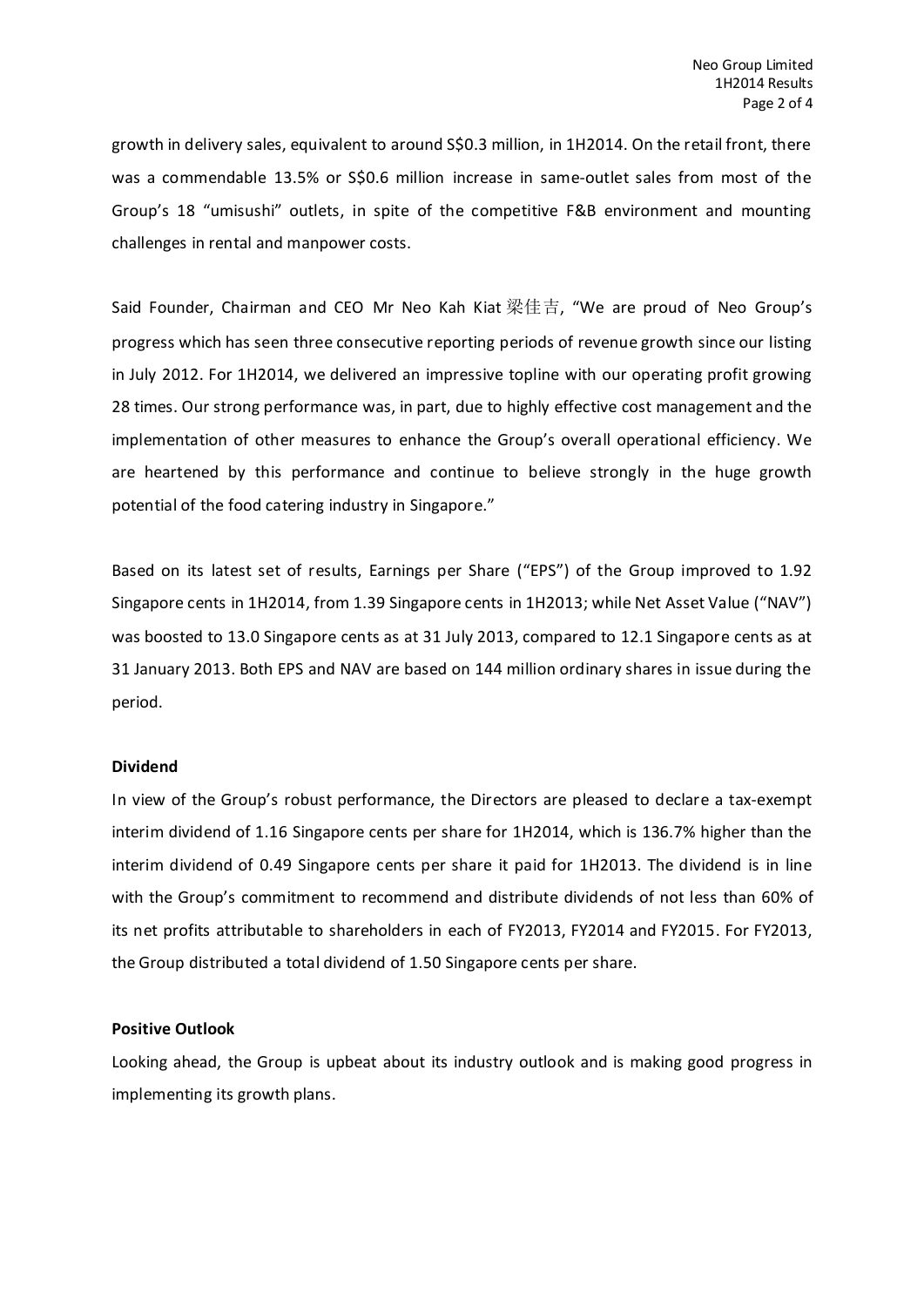For its Food Catering business, the Group plans to create new catering brands so as to capture all segments of the consumer market. In addition, the Group will continue to grow its Food and Catering Supplies Business by extending trading services to external parties.

The Group is also working diligently to expand the number of "umisushi" outlets in Singapore and the region, either directly or through franchises, under its Food Retail Business. As announced in August 2013, the Group has made its maiden foray overseas with the opening of its first "umisushi" licensed outlet in Jakarta, Indonesia.

"We expect to unveil two other "umisushi" stores in Indonesia within the next two years and are actively working toward our target of 30 "umisushi" retail stores in Singapore by 2016. In our pipeline, we are on schedule to open three more "umisushi" outlets in Singapore in the third quarter of calendar year ("CY") 2013 and two more outlets in the first quarter of CY2014," said Mr Neo.

The Group is confident that its business will remain buoyant for the rest of FY2014. Mr Neo commented, "Moving forward, I have faith in the continued robust performance of our business segments, particularly as the second half of our financial year traditionally tends to be stronger than the first half given the major festive occasions and events such as Christmas and New Year celebrations that will typically require our food catering services."

#### # # #

## *About Neo Group Limited*

 $\overline{a}$ 

Neo Group Limited's main businesses comprise the food catering and food retail businesses. In a report dated April 2012, the Group was ranked by Euromonitor International Limited ("Euromonitor") as the number one events caterer in Singapore<sup>1</sup>. Under its Food Catering Business, the Group supplies buffets through its "Neo Garden Catering", "Orange Clove Catering" and "Deli Hub Catering" brands. Under its Food Retail Business, the Group operates a successful chain of 19 "umisushi" food retail outlets, as at 31 August 2013, offering Japanese convenience foods, mainly near MRT stations and in shopping malls. To support these operations, the Group has central kitchens in four locations in the eastern and western parts of Singapore. As part of its Food and Catering Supplies Business, the Group sources certain food ingredients and catering supplies directly from manufacturers and/or distributors, ensuring a timely supply of quality products to its food catering and food retail businesses. It also supplies food ingredients and Japanese food products to third parties.

## ###

 $^{\rm 1}$  Based on a report entitled "Events Catering Services Singapore" dated April 2012 prepared by Euromonitor International Limited. "Events catering" means food catering services provided for social or corporate events only.